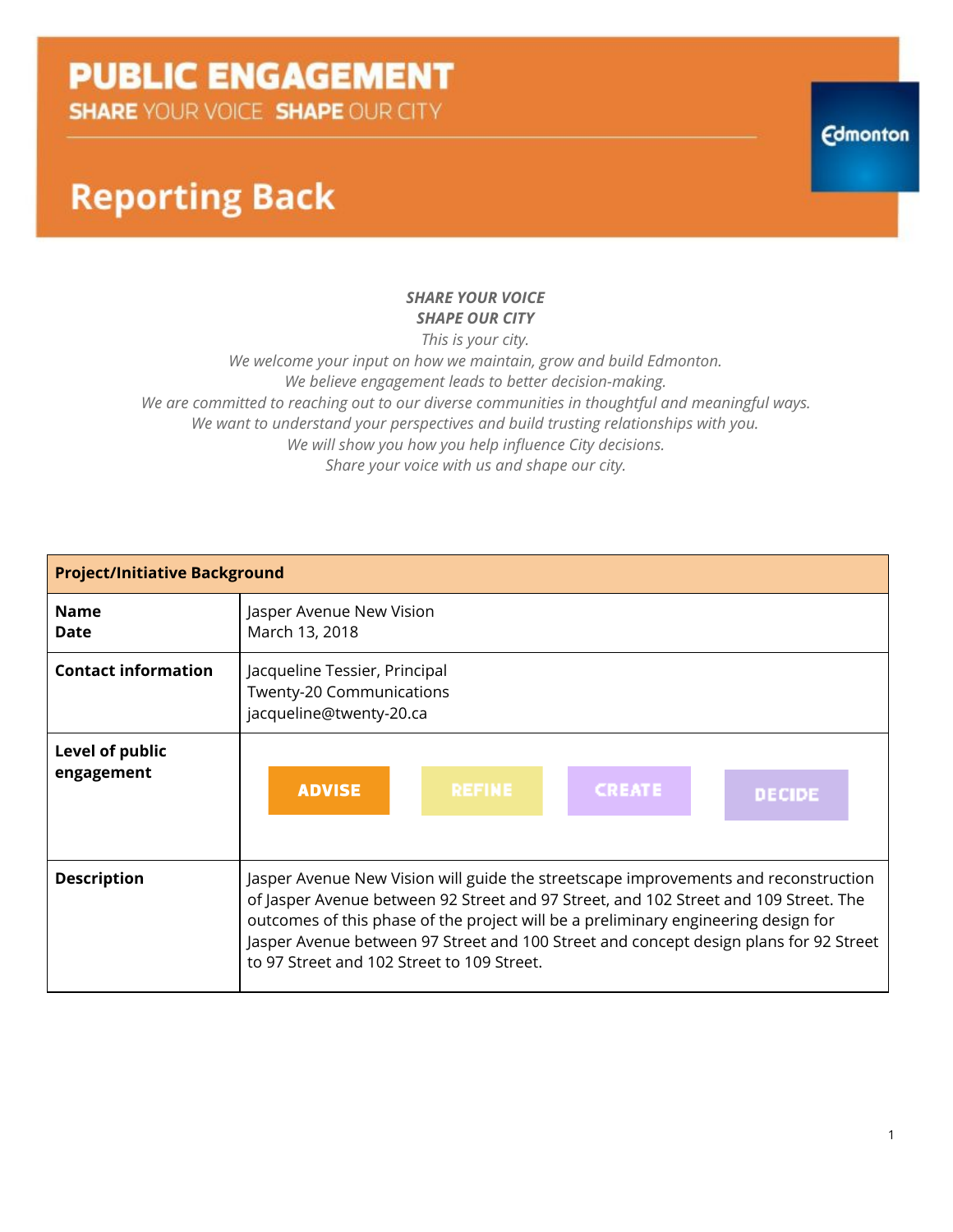**SHARE YOUR VOICE SHAPE OUR CITY** 

### **Reporting Back**

### **SUMMARY**

Jasper Avenue New Vision is a major catalyst project identified in the Capital City Downtown Plan (2010). The plan calls for streetscape improvements and reconstruction of Jasper Avenue between 92 Street and 97 Street, and 102 Street and 109 Street to feature an enhanced pedestrian experience, and to balance the needs of all roadway users. The goal is to reestablish this section of Jasper Avenue as one of Edmonton's main streets, which highlights Edmonton's downtown core and acts as a symbol of vitality and energy; a place to make Edmontonians proud.

The Jasper Avenue New Vision project has been segmented into sections, each with its own timeline:

| 102 Street to 109 Street | Concept Plan - Spring 2018                                                                                                       |
|--------------------------|----------------------------------------------------------------------------------------------------------------------------------|
| 100 Street to 102 Street | Constructed in 2013                                                                                                              |
| 97 Street to 100 Street  | Draft Concept Plan completed as a part of this project phase                                                                     |
|                          | Construction planned between 2019 and 2020 to coordinate<br>with rehabilitation of Shaw Conference Centre under Jasper<br>Avenue |
| 92 Street to 97 Street   | Concept Plan - Spring 2018                                                                                                       |

### **WHAT WAS DONE**

The public engagement process for the Jasper Avenue New Vision project is divided into two stages:

- Stage 1: Concept design for 97 Street to 100 Street
- Stage 2: Concept design for 92 Street to 97 Street and 102 Street to 109 Street

This report explains the public engagement process for Stage 1 and summarizes what was heard.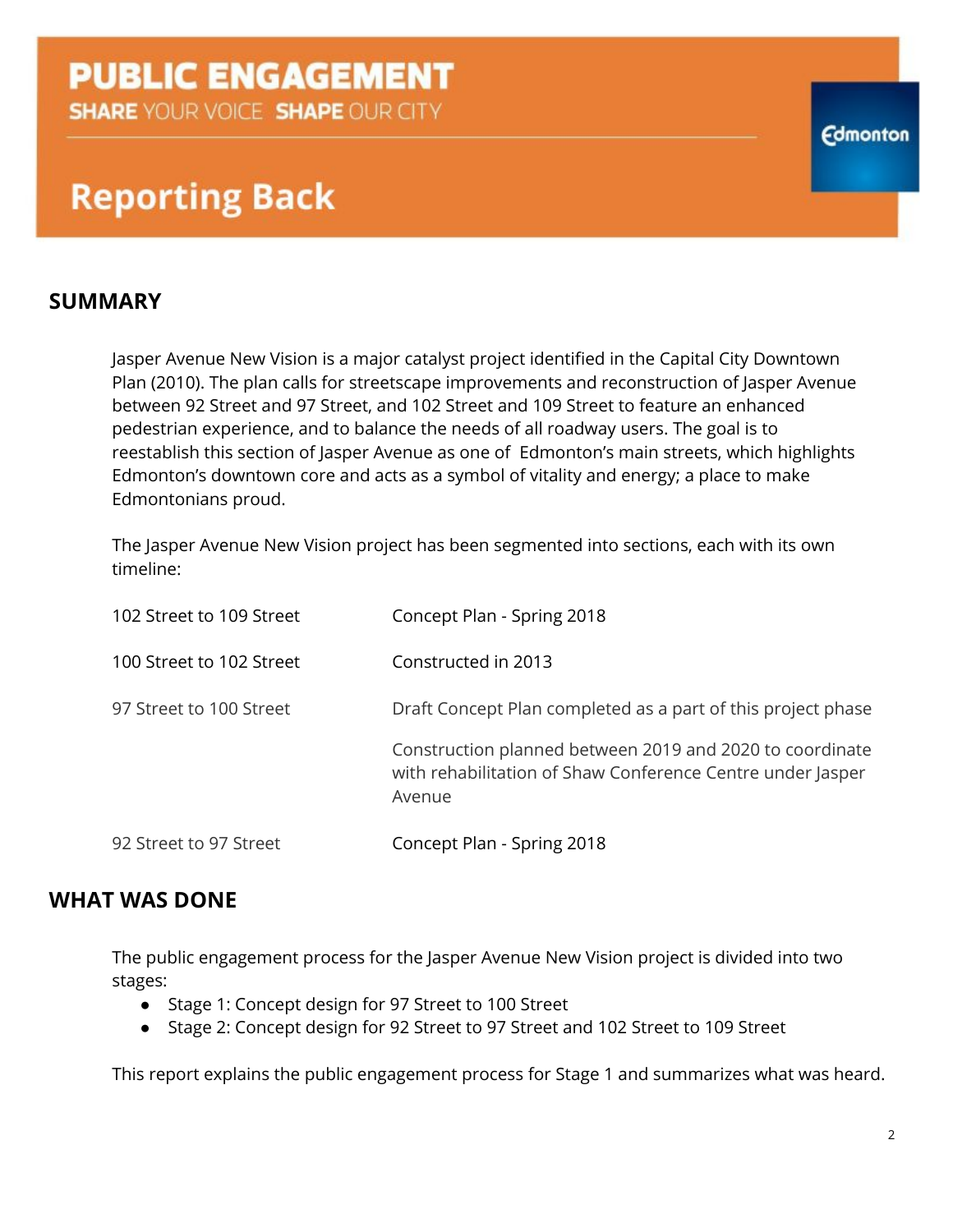**SHARE YOUR VOICE SHAPE OUR CITY** 

# **Reporting Back**

Stage 1 engaged three primary audiences:

- Stakeholders including property owners, businesses, and agencies operating and representing organizations that have an interest in Jasper Avenue
- Residents who live and work downtown
- All Edmonton residents

Public engagement kicked off in the fall of 2017 with a comprehensive engagement plan including:

- Stakeholder meetings 23 meetings held (land and business owners and key groups/organizations with an interest in Jasper Avenue from 97 Street to 100 Street)
- Public engagement events with over 400 attendees
- A public survey with 144 respondents

### **RESULTS AND FINDINGS**

Different audiences shared many similarities of opinions. What follows is a compilation of common themes and issues identified across the different engagement tactics and audience groups. This compilation of opinions is not ranked or rated in order of importance or commonality.

### **Accommodating Multiple Modes of Transportation**

- As the Jasper Avenue New Vision plan will accommodate and integrate multiple modes of transportation, there is concern that this increased access for all modes will put additional pressure/congestion on Jasper Avenue, and vehicles are expected to experience most of that pressure (roadway narrowing, decreased opportunities for right and left turns due to bike lanes and increased pedestrian use, removal of bus pull-out lanes).
- Significant differences of opinions are shared on the need for and value of improving accommodation for all modes of transportation:
	- o At one end of the spectrum, there is support for the vision and encouragement to provide even higher service access for pedestrians and cyclists, and the balance of transportation modes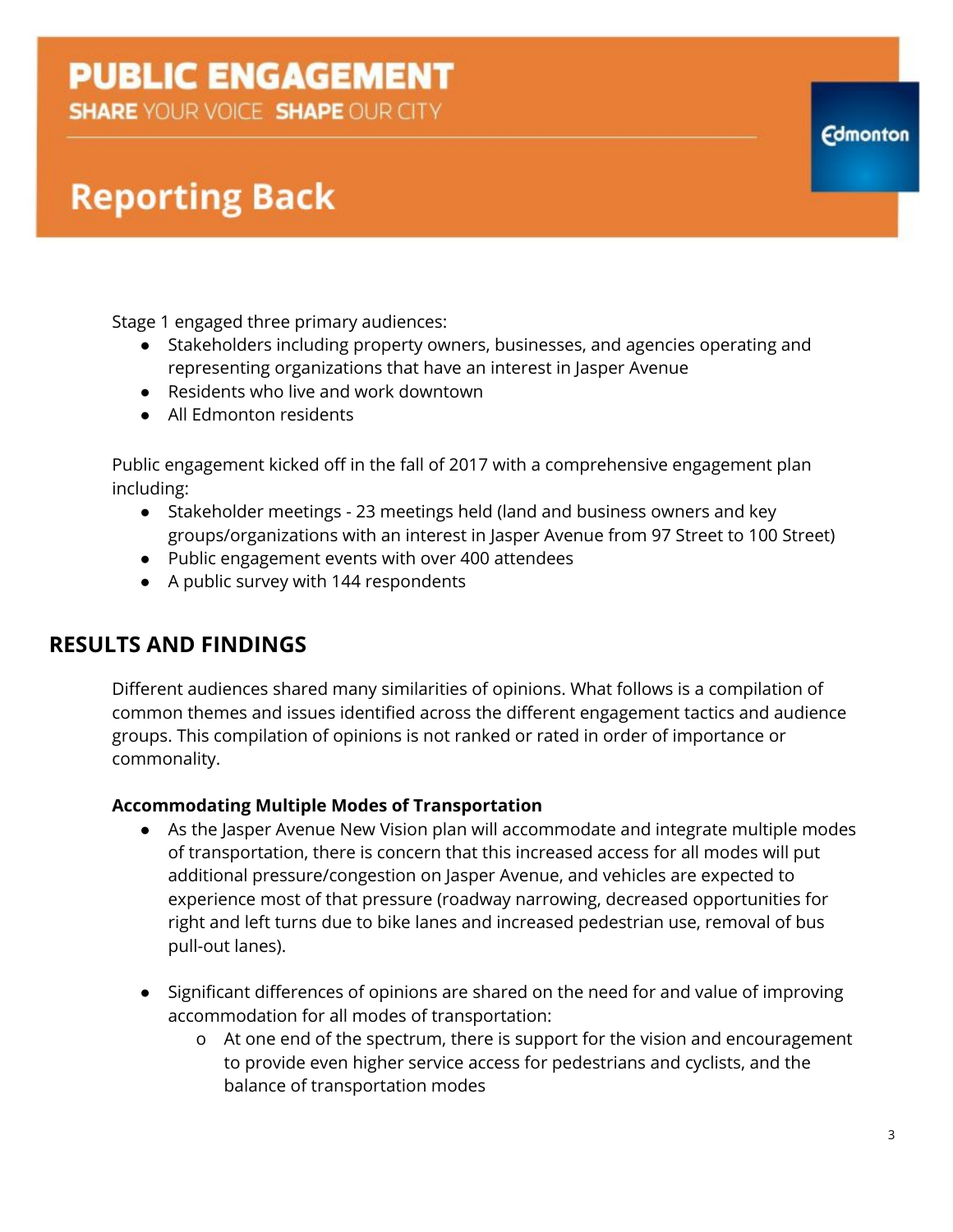**SHARE YOUR VOICE SHAPE OUR CITY** 

# **Reporting Back**

- o At the other end of the spectrum, the plan is seen to be putting the needs of a smaller group over the needs of many users. Users are concerned that overall, transportation time in, out and through the downtown corridor will be negatively impacted.
- Concern that establishing this section of Jasper Avenue to meet Edmonton's Main Street Guidelines is being done without sufficient infrastructure changes (designation of other roadways as prime vehicular arterials and additional transit service) to support traffic calming measures. This may have negative consequences for surrounding roadways and residential communities as additional routes are sought in an effort to improve traffic flow.

### **Coordination of Construction Impacts**

● Construction of Jasper Avenue New Vision projects needs to be coordinated with other roadway and LRT projects, and new commercial and residential projects, to ensure efficient traffic flow and minimize construction related impacts and costs.

#### **Concerns about Escalating Downtown Congestion**

- Peak period congestion is perceived to be increasing in the downtown core.
- Changes to downtown traffic flow (closing roadways around Churchill Square, accommodating Valley Line LRT line) exacerbates traffic flow issues.

#### **Creating a Main Street Experience**

- Those who support the transition of Jasper Avenue to a main street support the development of flex spaces, introduction of landscaping and furniture, and improving the pedestrian experience.
- There is a desire to ensure pedestrians are separated from the flow of traffic to enhance their safety and to establish the uptake of the expanded mainstreet services (flex spaces, furniture).
- Those who are concerned about the impact on the flow of traffic question if these changes will be adequately used by the community to justify the impact.

#### **Intersection Issues**

● A number of intersections east of 100 Street are unique in their design and can be unfamiliar/complicated for irregular users.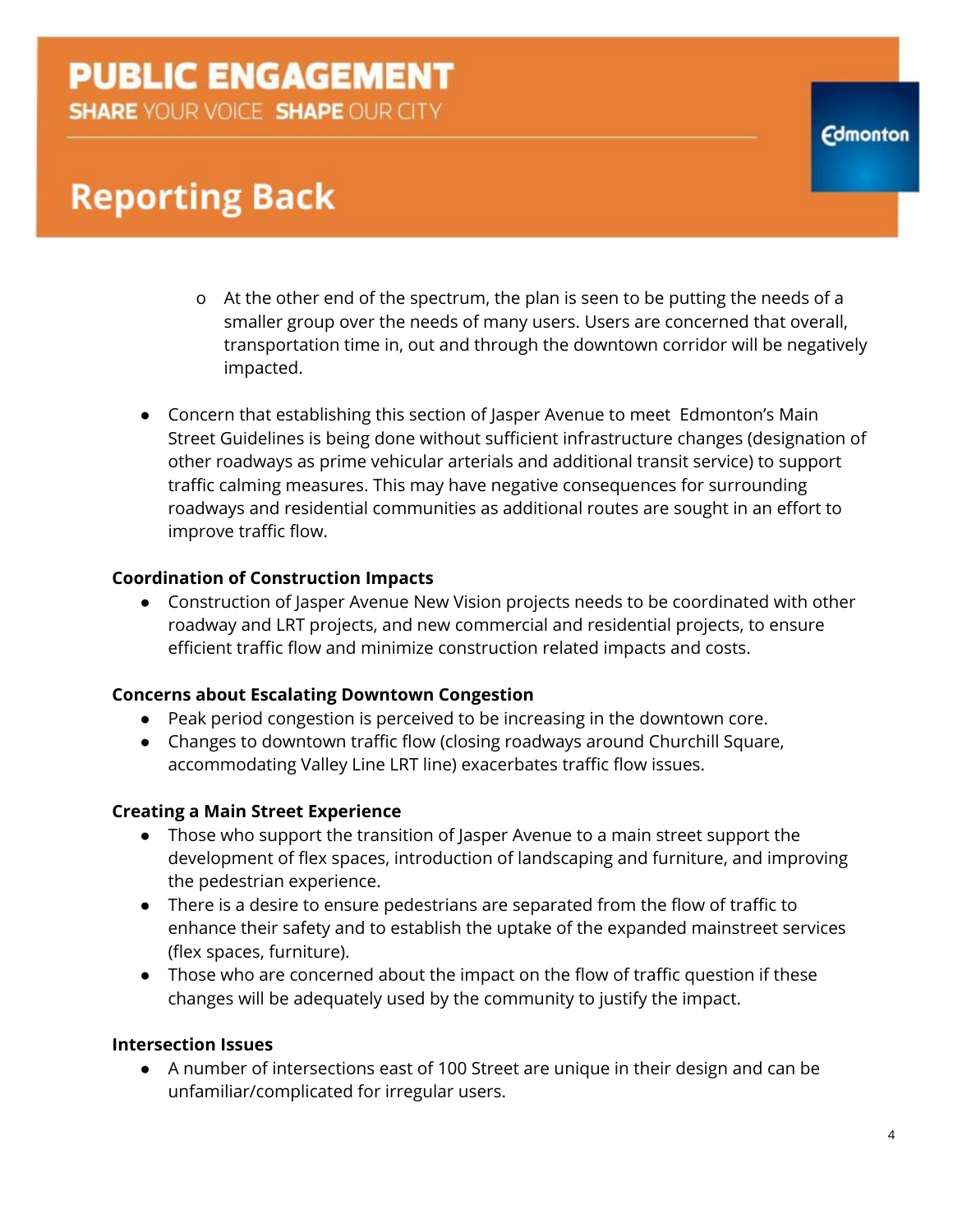**SHARE YOUR VOICE SHAPE OUR CITY** 

# **Reporting Back**

- Major intersections (e.g., 109 Street, 100 Street, 99 Street, 95 Street to 96 Street) experience significant bottlenecks at peak periods (workday traffic, event traffic).
- These intersections can be challenging for all modes of transportation.
- High levels of pedestrian crossings (and crossing against the light) and the introduction of bike lanes along the streets can make right and left hand turns on to/off of Jasper Avenue challenging.
- Recommendations made to investigate opportunities for scramble crossings.
- Concerns from both vehicle users and pedestrians that traffic lights are not well coordinated, causing delays at each intersection and causing an unnecessary increase in travel time.

### **Parking**

- Need to maintain short term, on-street parking for access to businesses, restaurants and services.
- Encourage longer term parking of two-plus hours to move to off-avenue parking lots and parkades.
- Cyclists need to have secure areas for parking/storing bikes. Bike stands should allow for secure lock-up and not interfere with or encroach onto pedestrian walkways.

### **Bike Lane Connection / Cyclist Experience**

- There are opposing views on the establishment/extension of the bike grid to Jasper Avenue.
- Keeping the bike grid off Jasper Avenue with regular connections from the bike grid to Jasper Avenue will have the least impact on vehicular traffic.
- There is perceived to be a lack of bike lanes east of 96 Street and as a result, more comments asking for the inclusion of bike lanes along this end of Jasper Avenue.

### **Pedestrian Experience**

- Request for wide walkways that are clear from obstruction.
- Request for flat, even pavement that will not create tripping or slipping hazards.
- Provide pedestrian lighting.

### **Transit Experience**

● Concern that removing transit pull-out lanes will slow down the overall flow of traffic.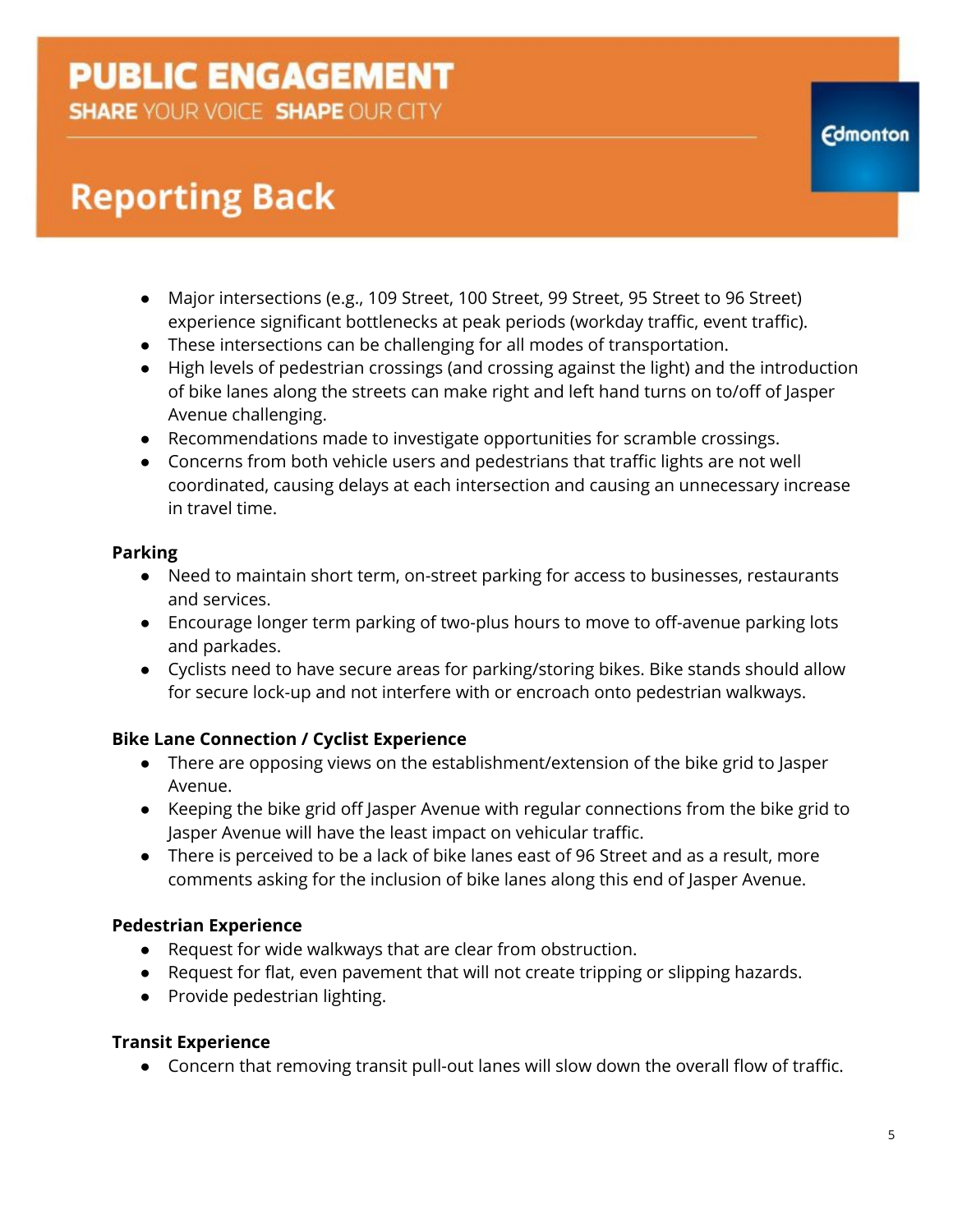**SHARE YOUR VOICE SHAPE OUR CITY** 

# **Reporting Back**

### **Passenger Vehicle Experience**

- The introduction of traffic calming measures will increase overall travel time.
- Need to maintain both right and left turn lanes at major intersections.

#### **Movement of Goods**

- Need for accessible loading zones.
- Jasper Avenue should not be a major transportation corridor for large transport vehicles, except to handle the delivery of goods along Jasper Avenue.

#### **Traffic Laws**

● With the accommodation of all modes of transportation, there is a need to enforce all traffic bylaws (jaywalking, crossing/turning after the light, speeding, parking violations, etc.) to ensure traffic flows smoothly and safely. Perception that with the increase in users of Jasper Avenue, traffic infractions could have more serious implications.

#### **Winter City**

- Because of the winter climate, questions were raised regarding the value and usability of enhanced pedestrian and cycling corridors.
- Requests for protection from the elements for pedestrians/transit users. At minimum, there are requests for transit stops that provide some protection from the weather.

### **WHAT'S NEXT**

Input received during Stage 1 will be used to fine-tune the draft concept plan for 97 Street to 100 Street and shape the draft concept plans for 92 Street to 97 Street and 102 Street to 109 Street.

During Stage 2 of the Jasper Avenue New Vision public engagement, the following will be shared for feedback:

- Recommended concept plan for 97 Street to 100 Street
- Draft concept plans for 92 Street to 97 Street and 102 Street to 109 Street